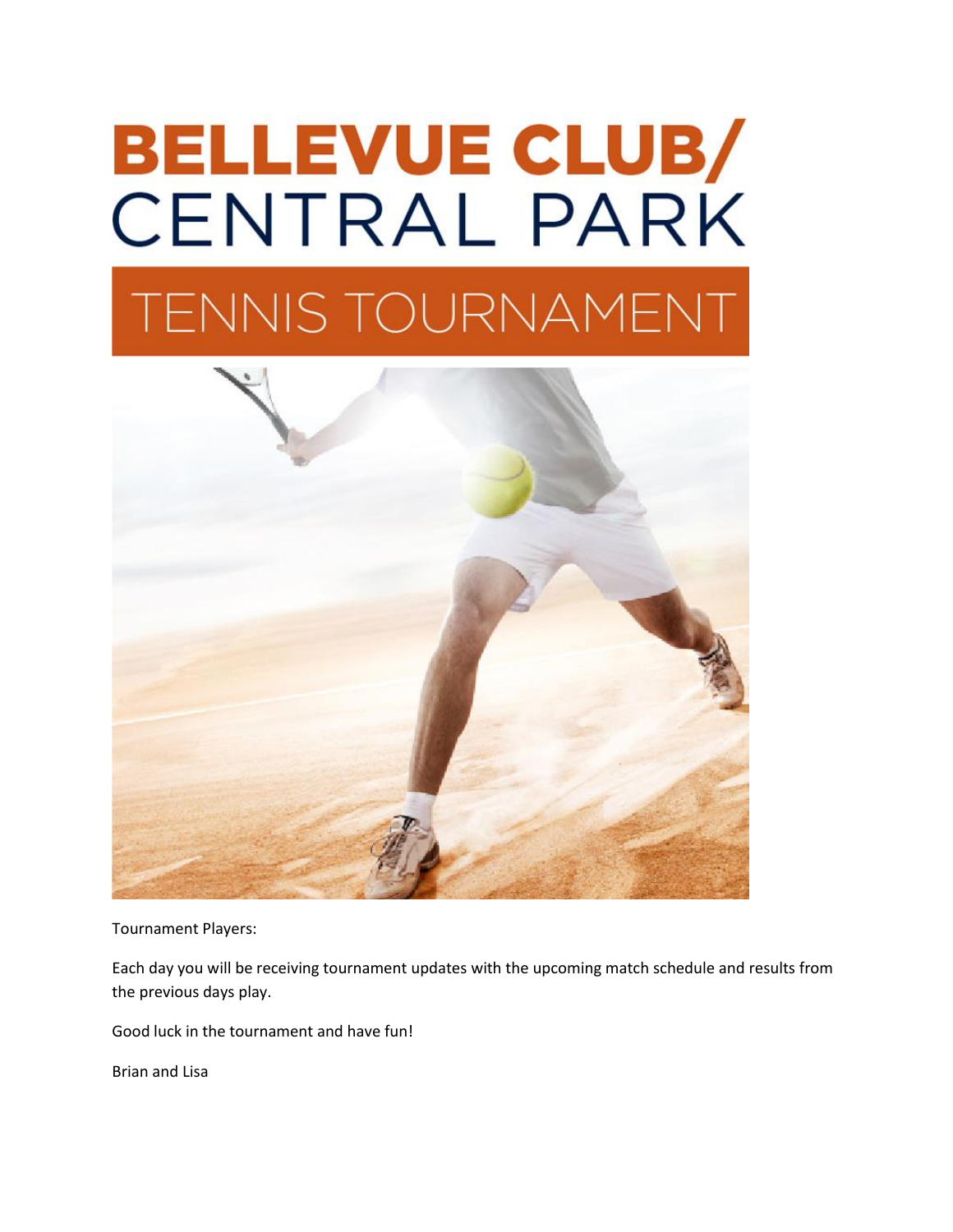# **Tournament Results**

| Men's 6.0 Doubles | Winner – Adam Holt/Geoff Seuk (BC)                |
|-------------------|---------------------------------------------------|
|                   | Runner up - Neal Underwood/Rick Hancock (BC)      |
| Men's 7.0 Doubles | Winner - Justin Bird/Matt Scher (BC)              |
|                   | Runner Up - Alex Camara/Chris Nelson (BC)         |
| Men's 8.0 Doubles | Winner - Jeff Jones/Alex Vitruk (BC)              |
|                   | Runner Up - Eric Gunvaldson/Ryan Caldeiro (CP)    |
| Men's Open        | Winner - Amar Kumar/Josh Davydov (CP)             |
| <b>Doubles</b>    | Runner Up - Saksham Singh/Arham Mefta (CP)        |
| Women's 5.0       | Winner - Mabel Tang/Karen Ng (BC)                 |
| <b>Doubles</b>    | Runner Up - Shannon Gerity/Lisa Mohanty (BC)      |
| Women's 6.0       | Winner - Adina Friedman/Sandy Stark (BC)          |
| <b>Doubles</b>    | Runner Up - Stacy Mathers/Nancy Porter (BC)       |
| Women's 7.0       | Winner - Cathy Long/Karen Fusetti (CP)            |
| <b>Doubles</b>    | Runner Up – Shera Myers/Nancy Fletcher (BC)       |
| Women's 8.0       | Winner - Angela Taylor/Teena Griggs (BC)          |
| <b>Doubles</b>    | Runner Up - Genevieve Warren/Merrie Vieco (CP)    |
| Women's Open      | Winner - Liz Gorey/Heidi Kresken (CP)             |
| <b>Doubles</b>    | Runner up - Annette Pedersen/Anna Laricheva (CP)  |
| Mixed 6.0 Doubles | Winner - Emily Negley/Thomas Benjamin (BC)        |
|                   | Runner Up - Leigh Staddon-Smith/Steve Waltar (BC) |
| Mixed 7.0 Doubles | Winner - Nancy Fletcher/Alfred Yu (BC)            |
|                   | Runner Up - Lindsey Holt/Adam Holt (BC)           |
| Mixed 8.0 Doubles | Winner - Helen Chiang/Jake McRoberts (CP)         |
|                   | Runner Up - Jackie Vandenberg/Jeff Chaney (BC)    |
| <b>Mixed Open</b> | Winner - Lydia Sun/Mike Costello (CP)             |
| <b>Doubles</b>    | Runner up - Katie McRoberts/Andrew Shen (CP)      |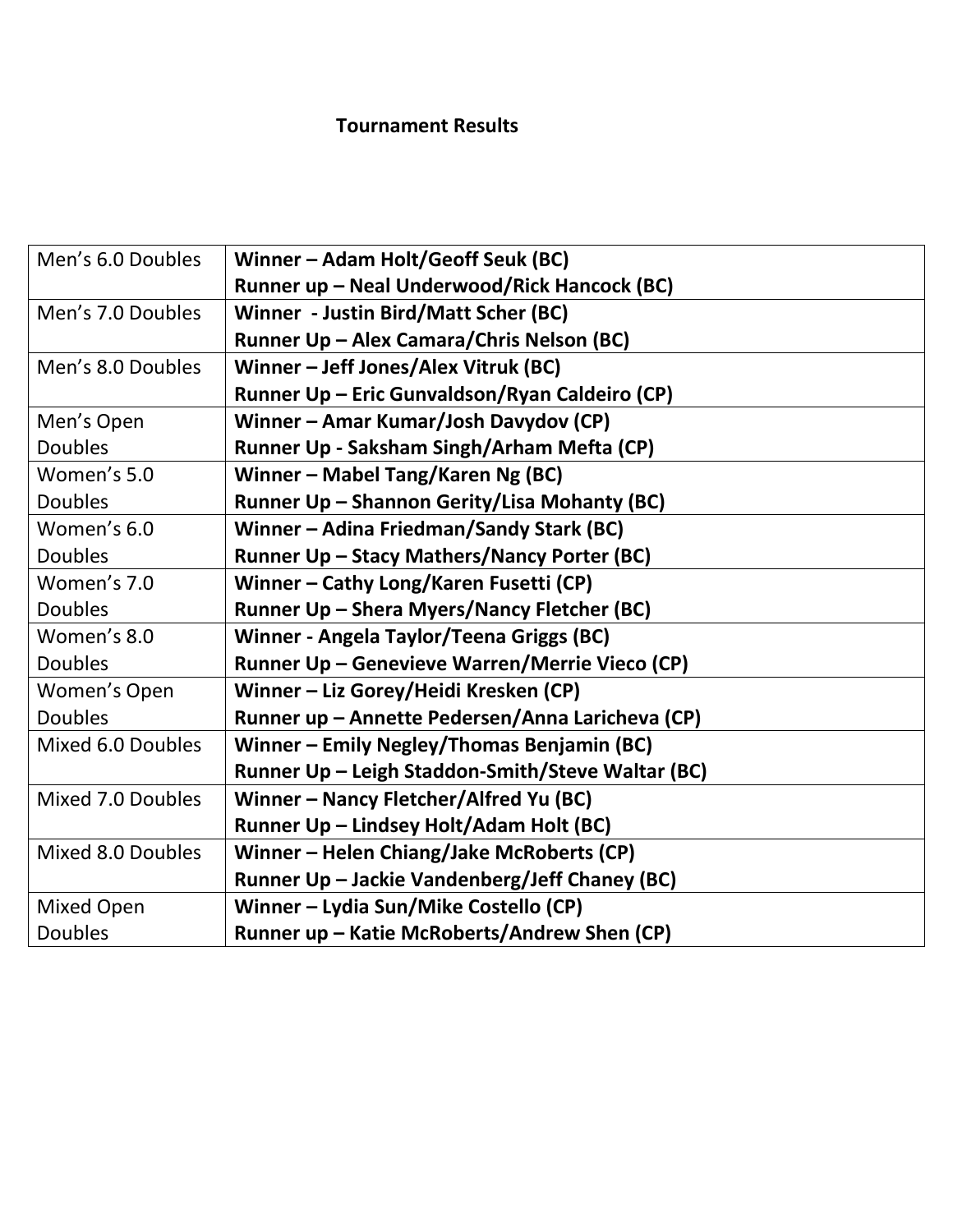#### **Thursday – February 3rd**

#### **Women's 8.0 Doubles**

| Flight A - Thurs. $2/3 - 3:30$ pm Bellevue Club | Flight B - Thurs. $2/3 - 3:30$ pm Bellevue Club |
|-------------------------------------------------|-------------------------------------------------|
| P. Snowden/B. Chin                              | H. McKay/M.Moline                               |
| K. Stimpson/A. Imus                             | M. Watson/N. Pryde                              |
| M. Iseman/C. Lelivelt                           | L. Baker/K. Skorupa                             |
| A. Taylor/T. Griggs                             | A. Harrang/A. Duff                              |

S. Bloch/J. Clemente

L. Aagard/K. Van Ekstrom

L. Lund/D. Stumpf

L. Chung/C. Min

M. Johnson/A. Marks

G. Warren/M. Vieco

T. Qi/G. Domingos

K. Fleming/L. Fleischman

#### **Women's Open Doubles**

| Flight A - Thurs. $2/3$ - 4pm Central Park | Flight B - Thurs. $2/3$ - 5:30pm Central Park |
|--------------------------------------------|-----------------------------------------------|
| S. Chaney/C. Goetzmann                     | C. Nelson/K. Scher                            |
| H. Yang/L. Ono                             | J. Zhang/K. Singh                             |
| D. Discolo/Y. Kimura                       | A. Pedersen/A. Laricheva                      |
| L. Gorey/H. Kresken                        | T. Morrow/P. McAughan                         |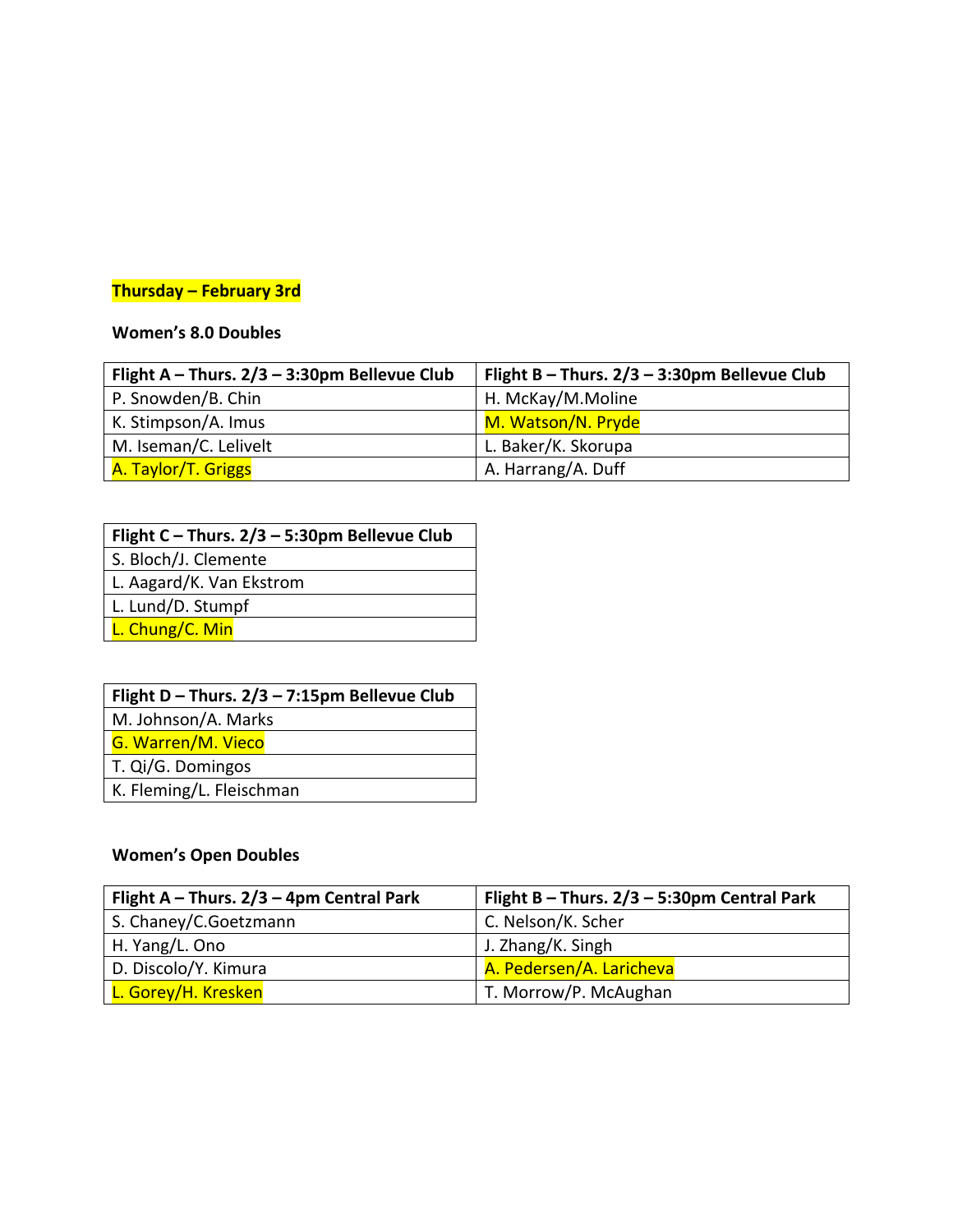#### **Men's 7.0 Doubles**

| Flight A - Thurs. 2/3 - 5:30pm Bellevue Club |  |
|----------------------------------------------|--|
| A. Camara/C. Nelson                          |  |
| D. Mann/G. Goeppele                          |  |
| K. Stanford/D. Stumpf                        |  |
| R. Singh/K. Purohit                          |  |

| Flight B - Thurs. 2/3 - 7:30pm Bellevue Club | Flight C - Thurs. 2/3 - 7:30pm Bellevue Club |
|----------------------------------------------|----------------------------------------------|
| <b>B. Arsenault/J. Bilsborough</b>           | C. Scalzo/P. Barbano                         |
| S. Yeo/D. Park                               | G. Shin/J. Shinn                             |
| V. Gamage/T. Werner                          | J. Bluehdorn/C. Foreman                      |
| M. Brennen/J. Donati                         | J. Pope/J. Flanagan                          |

| Flight D - Thurs. $2/3$ - 6pm Central Park | Flight $E$ – Thurs. 2/3 - 6pm Central Park |
|--------------------------------------------|--------------------------------------------|
| T. Clemente/D. Bryant                      | M. Scher/J. Bird                           |
| M. Bomgardner/C. Simpson                   | N. Talbot/J. Albrecht                      |
| S. Du/T. Lynch                             | P. Nevin/J. Morrow                         |
| R. Liu/S. Ching                            | S. Arora/A. Tahmasebie                     |

#### **Men's 8.0 Doubles**

| Flight A - Thurs. $2/3$ - 6pm Central Park |  |
|--------------------------------------------|--|
| K. Cho/J. Chaney                           |  |
| G. Chinn/L. Banner                         |  |
| J. Jones/A. Vitruk                         |  |
| M. Stolte/A. Hussain                       |  |

| Flight B - Thurs. 2/3 - 8pm Central Park | Flight C - Thurs. 2/3 - 8pm Central Park |
|------------------------------------------|------------------------------------------|
| J. Bjorklund/C. Flekser                  | C. Barry/M. Guillet                      |
| P. Griff/A. Shen                         | E. Gunvaldson/R. Caldeiro                |
| A. Song/L. Burtis                        | S. Oroszlan/F. Wurden                    |
| T. Von Gortler/J. Von Gortler            | Q. Liang/L. Li                           |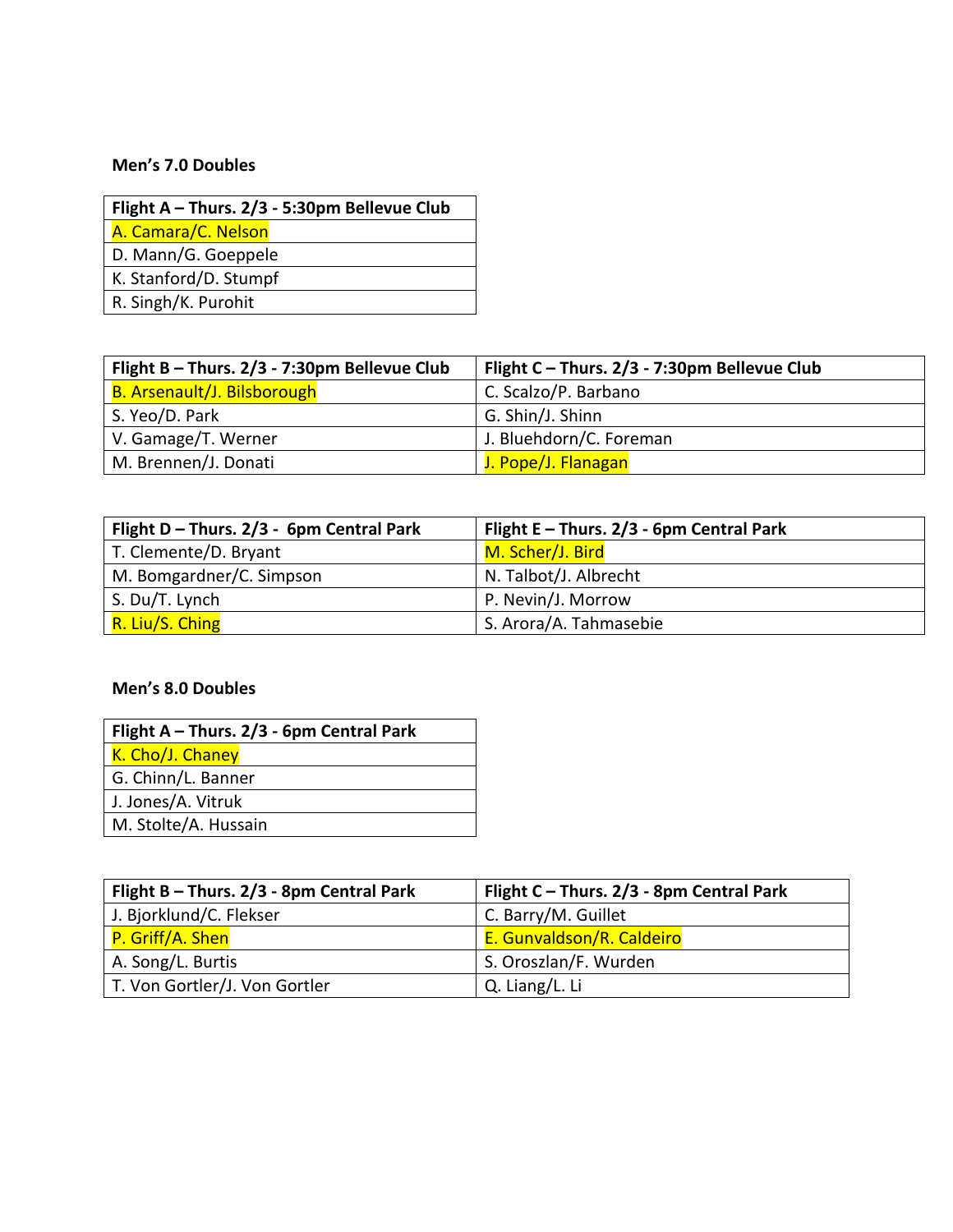## **Men's Open Doubles**

| Flight A – Thurs. $2/3$ - 8pm Central Park |  |
|--------------------------------------------|--|
| J. Stoner/M. Lopez                         |  |
| H. Liggett/G. Skaggs                       |  |
| A. Kumar/J. Davydov                        |  |
| S. Varon/A. Parcel                         |  |
|                                            |  |

| Flight B - Thurs. 2/3 - 7:30pm Central Park |  |  |
|---------------------------------------------|--|--|
| I. Morris/S. Griff                          |  |  |
| D. Tortop/E. LaCava                         |  |  |
| E. Schultz/D. Brasfield                     |  |  |
| S. Singh/A. Mefta                           |  |  |
| <b>Friday – February 4th</b>                |  |  |

#### **Women's 5.0 Doubles**

| Flight A - Friday 2/4 - 8pm Bellevue Club | Flight B - Friday 2/4 - 8pm Bellevue Club |
|-------------------------------------------|-------------------------------------------|
| R. Smith/T. Chen                          | V. Choi/A. Wang                           |
| L. Dunsmore/M. Lee                        | S. Gerity/L. Mohanty                      |
| M. Tang/K. Ng                             | D. Bjorklund/K. Fisher                    |
| D. Brown/A. DeFigueiredo                  | A. Carlisle/K. Solignon                   |

#### **Women's 6.0 Doubles**

| Flight A - Friday 2/4 - 5:30pm Central Park |
|---------------------------------------------|
| A. Friedman/S. Stark                        |
| S. Ojendyk/J. Brandsma                      |
| C. Parcel/K. Wenger                         |
| M. Becker/W. Reynolds                       |

| Flight B - Friday 2/4 - 7:30pm Central Park |
|---------------------------------------------|
| N. Porter/S. Mathers                        |
| J. Page/A. Neely                            |
| R. Sedghinasab/MJ Baek                      |
| L. LaCava/S. Christiansen                   |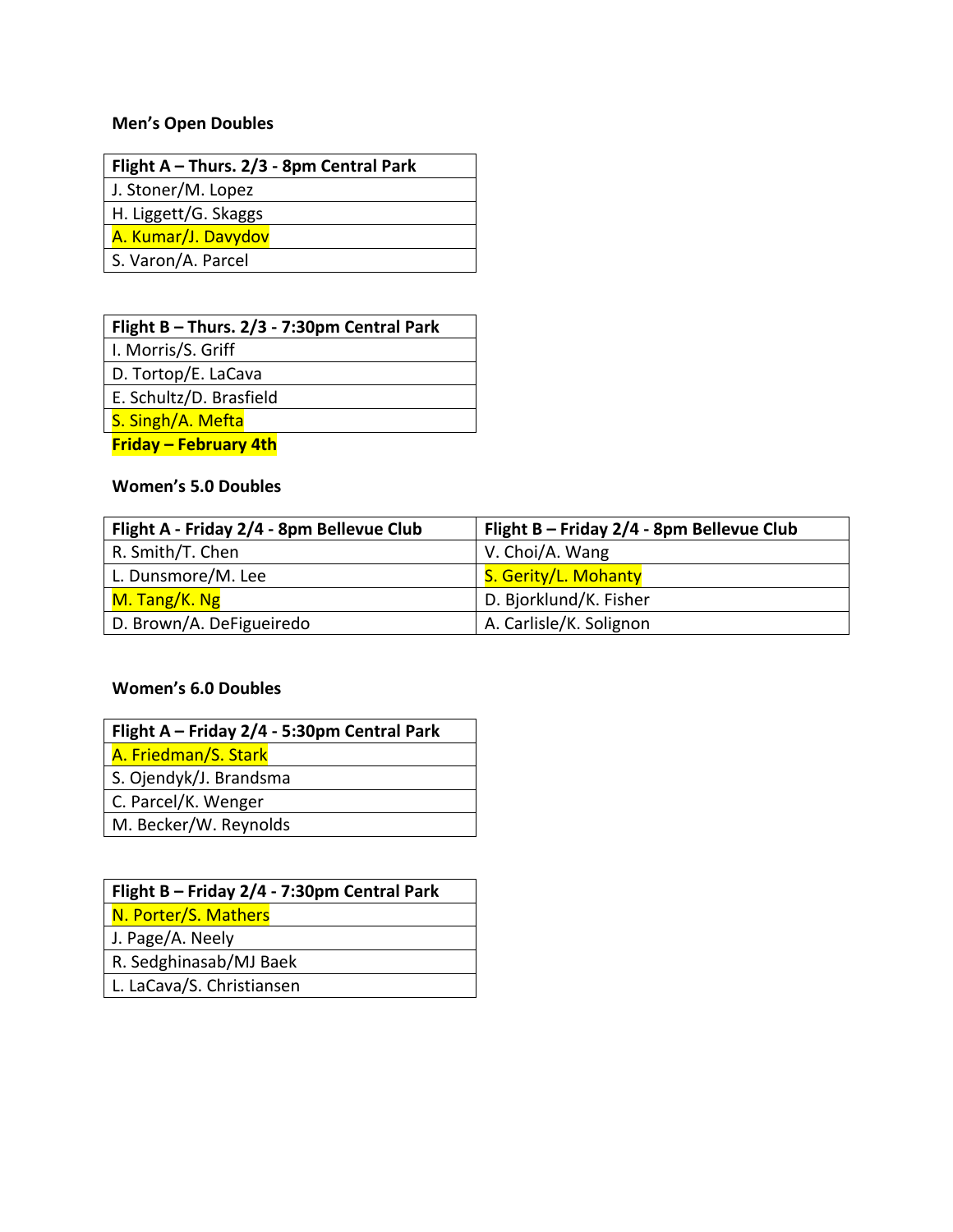### **Women's 7.0 Doubles**

| Flight A - Friday 2/4 - 5:30pm Central Park | Flight B - Friday 2/4 - 5:30pm Central Park |
|---------------------------------------------|---------------------------------------------|
| N.Fletcher/S.Myers                          | C. Huzar/A. Goel                            |
| J. Gardner/L. Dejong                        | C. Coakley/C. Whitaker                      |
| L. Quinn/C. Ritchie                         | H. Hollyhead/D. Ryan                        |
| H. Gertmenian/T. Darrow                     | C. Ching/L. Han                             |

| Flight C - Friday 2/4 - 7:30pm Central Park | Flight D - Friday 2/4 - 7:30pm Central Park |
|---------------------------------------------|---------------------------------------------|
| W. Gronlund/S. Sun                          | J. Hancock/H. Lee                           |
| V. Berberoglu/A. Ahluwalia                  | S.Bloch/E. Leider                           |
| M. Galante/S. Dash                          | M. Brandenfels/J. Birkeland                 |
| M. Pope/C. Grobstok                         | C. Long/K. Fusetti                          |

#### **Men's 6.0 Doubles**

| Flight A - Friday 4/4 - 6pm Bellevue Club | Flight B - Friday 4/4 - 6pm Bellevue Club |
|-------------------------------------------|-------------------------------------------|
| G. Seuk/A. Holt                           | R. Hancock/N. Underwood                   |
| S. Waltar/G. Fowler                       | J. Bede/T. Liffick                        |
| T. Ozkaraoglu/A. Amini                    | Z. Feng/R. Kocher                         |
| T. Balkan/S. Parastatidis                 | A. Contenti/C. Glassmoyer                 |

| Flight C - Friday 4/4 - 6pm Bellevue Club |  |
|-------------------------------------------|--|
| <b>B. Seeley/B. Smith</b>                 |  |
| D. Hasbrook/T. Wilkinson                  |  |
| G. Mathrubootham/R. Sugumaran             |  |
| M. Winget/D. Warren                       |  |

| Flight D - Friday 4/4 - 8pm Bellevue Club |  |
|-------------------------------------------|--|
| Z. Khatib/S. Swedstedt                    |  |
| M.Puthuraya/C.Packard                     |  |
| K. Moinzadah/M. Klutznick                 |  |
| M. Robon/J. Allison                       |  |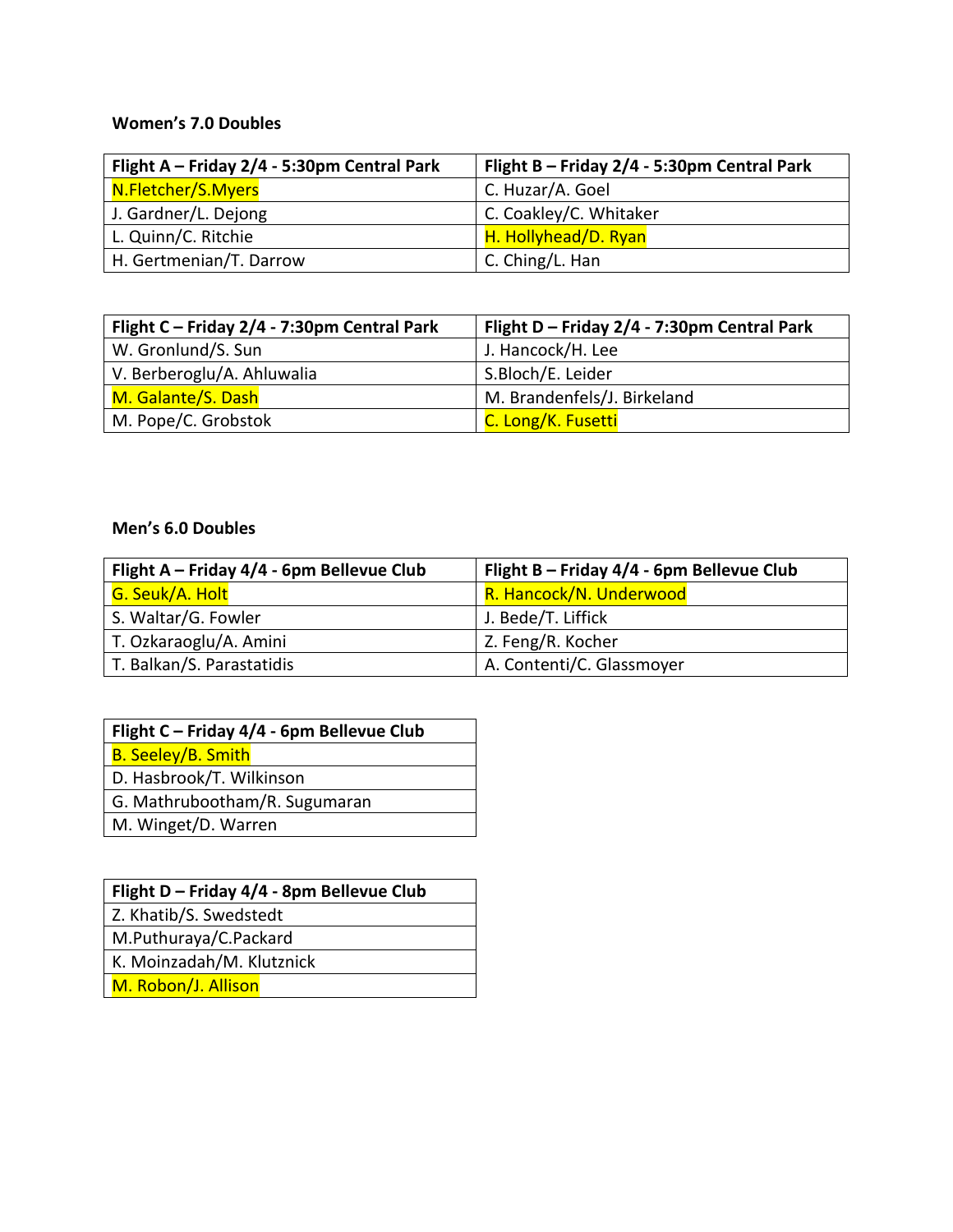# **Monday – February 7th**

#### **Mixed 6.0 Doubles**

| Flight A - Monday 2/7 - 6pm Bellevue Club | Flight B - Monday 2/7 - 6pm Bellevue Club |
|-------------------------------------------|-------------------------------------------|
| M.Brandenfels/D. Mann                     | J. Hasbrook/D. Hasbrook                   |
| R. Sedghinasab/K. McNeil                  | L. Staddon-Smith/S. Waltar                |
| M. Fricke/A. Stark                        | E. Leider/D. Robinson                     |
| M. Becker/C. Becker                       | A. Wang/A. Tahmasebie                     |

| Flight C - Monday 2/7 - 8pm Bellevue Club | Flight D - Monday 2/7 - 8pm Bellevue Club |
|-------------------------------------------|-------------------------------------------|
| M. Galante/R. Hancock                     | MJ Baek/M. Fauser                         |
| J. Page/S. Swedtedt                       | E. Negley/T. Benjamin                     |
| D. Brown/M. Brown                         | B. Hutchinson/M. Hutchinson               |
| E. Goldbloom/W. Sakalus                   | S.Christiansen/S. Parastatidis            |

#### **Mixed 8.0 Doubles**

| Flight A - Monday 2/7 - 5:30pm Central Park | Flight B – Monday 2/7 - 5:30pm Central Park |
|---------------------------------------------|---------------------------------------------|
| L. Chung/J. Bjorklund                       | M. Vieco/D. Stumpf                          |
| Z. Toner/H. Davda                           | M. Johnson/A. Song                          |
| T. Qi/Q. Liang                              | A. Chinn/G. Chinn                           |
| P. Joshi/M. Joshi                           | L. Hansen/M. Stolte                         |

| Flight C - Monday 2/7 - 7:30pm Central Park | Flight D - Monday 2/7 - 7:30pm Central Park |
|---------------------------------------------|---------------------------------------------|
| S. West/H. Farber                           | S. Holm/S. Varon                            |
| J. Vandenberg/J. Chaney                     | A. Laricheva/S. Iyer                        |
| G. Warren/G. Patwardhan                     | H. Chiang/J. McRoberts                      |
| H. Yang/O. Graves                           | L. Ono/S. Du                                |
| Tuesday – February 8 <sup>th</sup>          |                                             |

## **Mixed 7.0 Doubles**

| Flight A - Tuesday 2/8 - 6pm Bellevue Club | Flight B - Tuesday 2/8 - 6pm Bellevue Club |
|--------------------------------------------|--------------------------------------------|
| N. Pryde/B. Seeley                         | S. Dash/A. Camara                          |
| L. Holt/A. Holt                            | C.Huzar/C.Do                               |
| J. Hancock/C. Nelson                       | C. Buckingham/S. Skorupa                   |
| M. Pope/J. Pope                            | C. Ching/S. Ching                          |